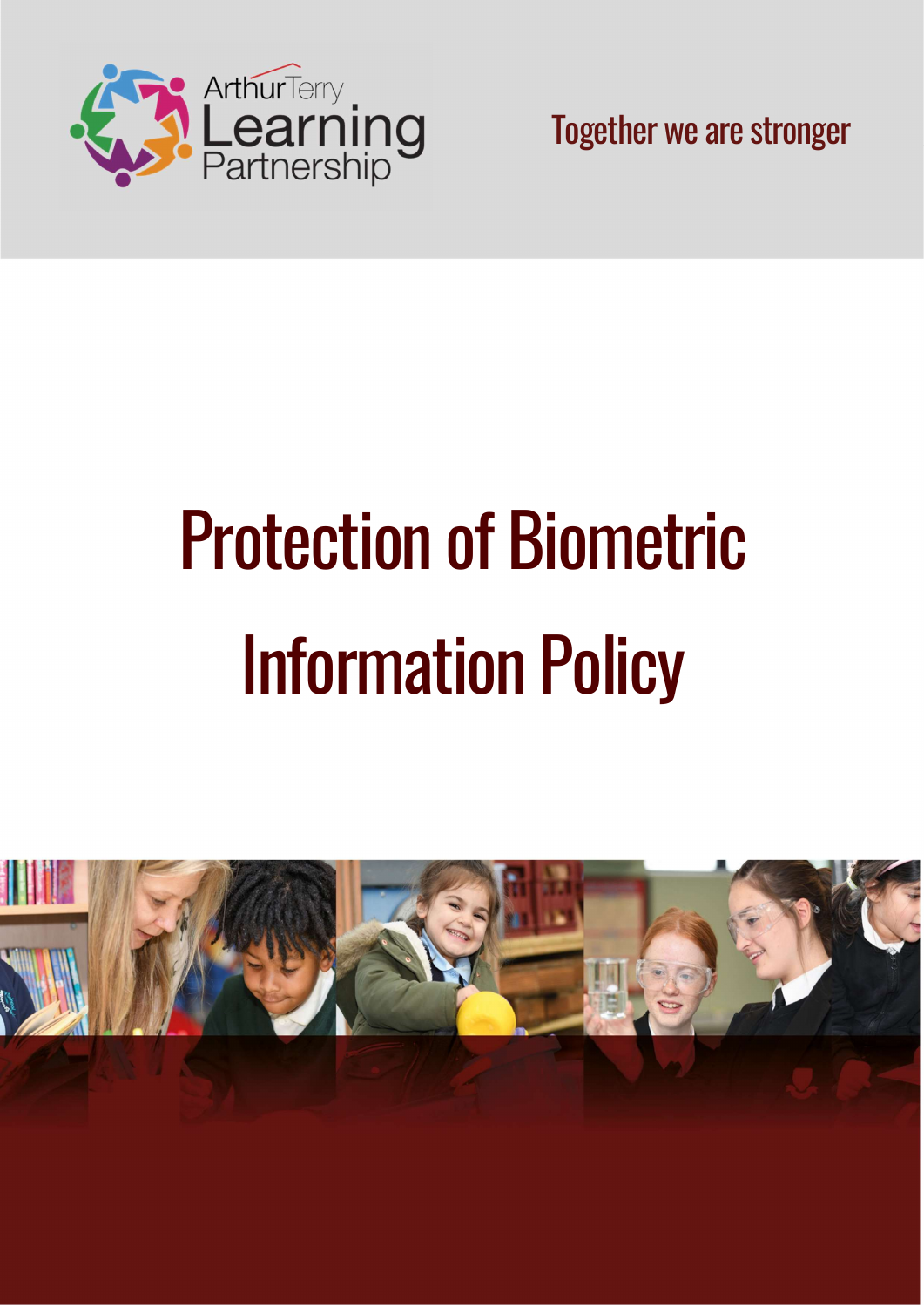## Document Control

| <b>Contact:</b>              | <b>Data Protection Officer</b><br>Tel: 0121 323 2221 |
|------------------------------|------------------------------------------------------|
| <b>Document Reference:</b>   | ATLP Protection of Biometric Data                    |
| Version                      | O <sub>1</sub>                                       |
| <b>Status</b>                | Final                                                |
| <b>Updated</b>               | May 2022 (no changes)<br>November 2019               |
| <b>Related Policies</b>      | Data Protection Policy                               |
| <b>Review Date/Frequency</b> | Biannually                                           |
| <b>Approved/Ratified By</b>  |                                                      |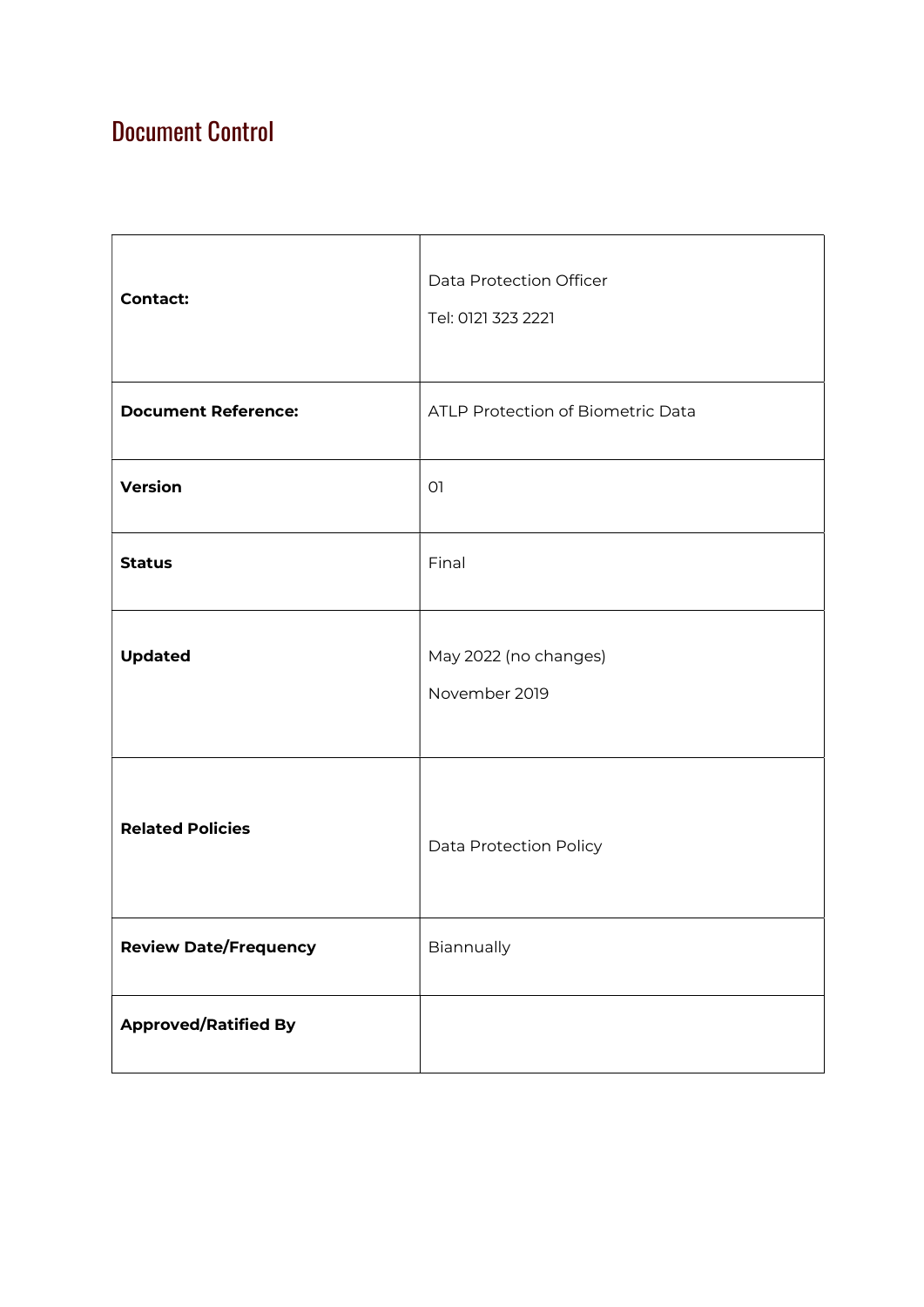## Statement of intent

The Arthur Terry Learning Partnership is committed to protecting the personal data of all its pupils and staff, this includes any biometric data we collect and process.

We collect and process biometric data in accordance with relevant legislation and guidance to ensure the data and the rights of individuals are protected. This policy outlines the procedure the school follows when collecting and processing biometric data.

## Legal framework

- 1.1 This policy has due regard to all relevant legislation and guidance including, but not limited to, the following:
	- Protection of Freedoms Act 2012
	- Data Protection Act 2018
	- General Data Protection Regulation (GDPR)
	- DfE (2018) 'Protection of biometric information of children in schools and colleges'
- 1.2 This policy operates in conjunction with the following school policies:
	- Data Protection Policy

## **Definitions**

- 1.3 Biometric data: Personal information about an individual's physical or behavioural characteristics that can be used to identify that person, including their fingerprints, facial shape, retina and iris patterns, and hand measurements.
- 1.4 **Automated biometric recognition system:** A system which measures an individual's physical or behavioural characteristics by using equipment that operates 'automatically' (i.e., electronically). Information from the individual is automatically compared with biometric information stored in the system to see if there is a match in order to recognise or identify the individual.
- 1.5 Processing biometric data: Processing biometric data includes obtaining, recording or holding the data or carrying out any operation on the data including disclosing it, deleting it, organising it or altering it. An automated biometric recognition system processes data when: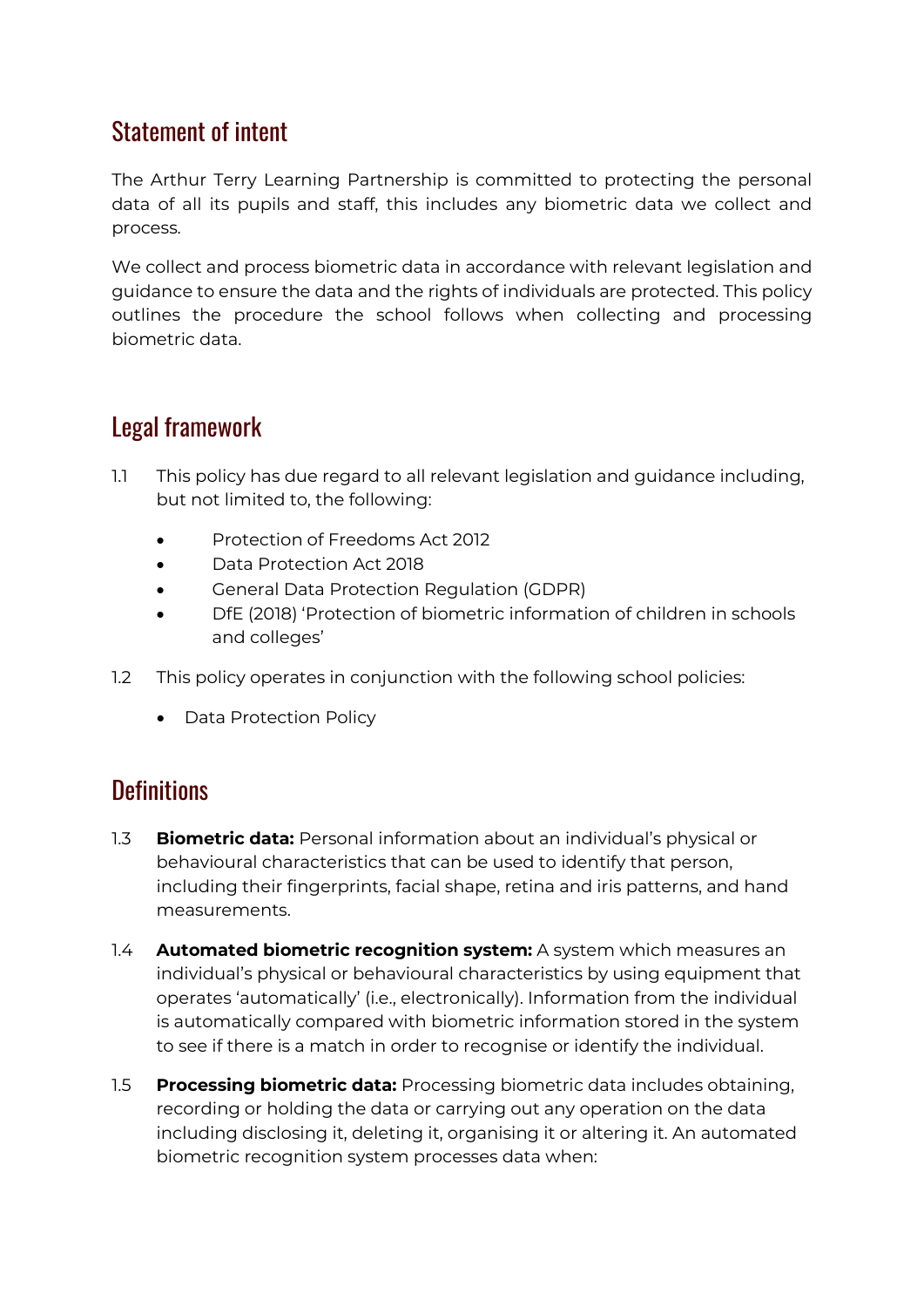- Recording pupils' biometric data, e.g., taking measurements from a fingerprint via a fingerprint scanner.
- Storing pupils' biometric information on a database.
- Using pupils' biometric data as part of an electronic process, e.g., by comparing it with biometric information stored on a database to identify or recognise pupils.
- 1.6 **Special category data:** Personal data which the GDPR says is more sensitive, and so needs more protection – where biometric data is used for identification purposes, it is considered special category data.

## Roles and responsibilities

- 1.7 The Trust Board is responsible for:
	- Reviewing this policy on a bi-annual basis.
- 1.8 The headteacher is responsible for:
	- Ensuring the provisions in this policy are implemented consistently.
- 1.9 The Data Protection Officer (DPO) is responsible for:
	- Monitoring the school's compliance with data protection legislation in relation to the use of biometric data.
	- Advising on when it is necessary to undertake a data protection impact assessment (DPIA) in relation to the school's biometric system(s).
	- Being the first point of contact for the ICO.

## Data protection principles

- 1.10 The school processes all personal data, including biometric data, in accordance with the key principles set out in the GDPR.
- 1.11 The school ensures biometric data is:
	- Processed lawfully, fairly and in a transparent manner.
	- Only collected for specified, explicit and legitimate purposes, and not further processed in a manner that is incompatible with those purposes.
	- Adequate, relevant and limited to what is necessary in relation to the purposes for which they are processed.
	- Accurate and, where necessary, kept up-to-date, and that reasonable steps are taken to ensure inaccurate information is rectified or erased.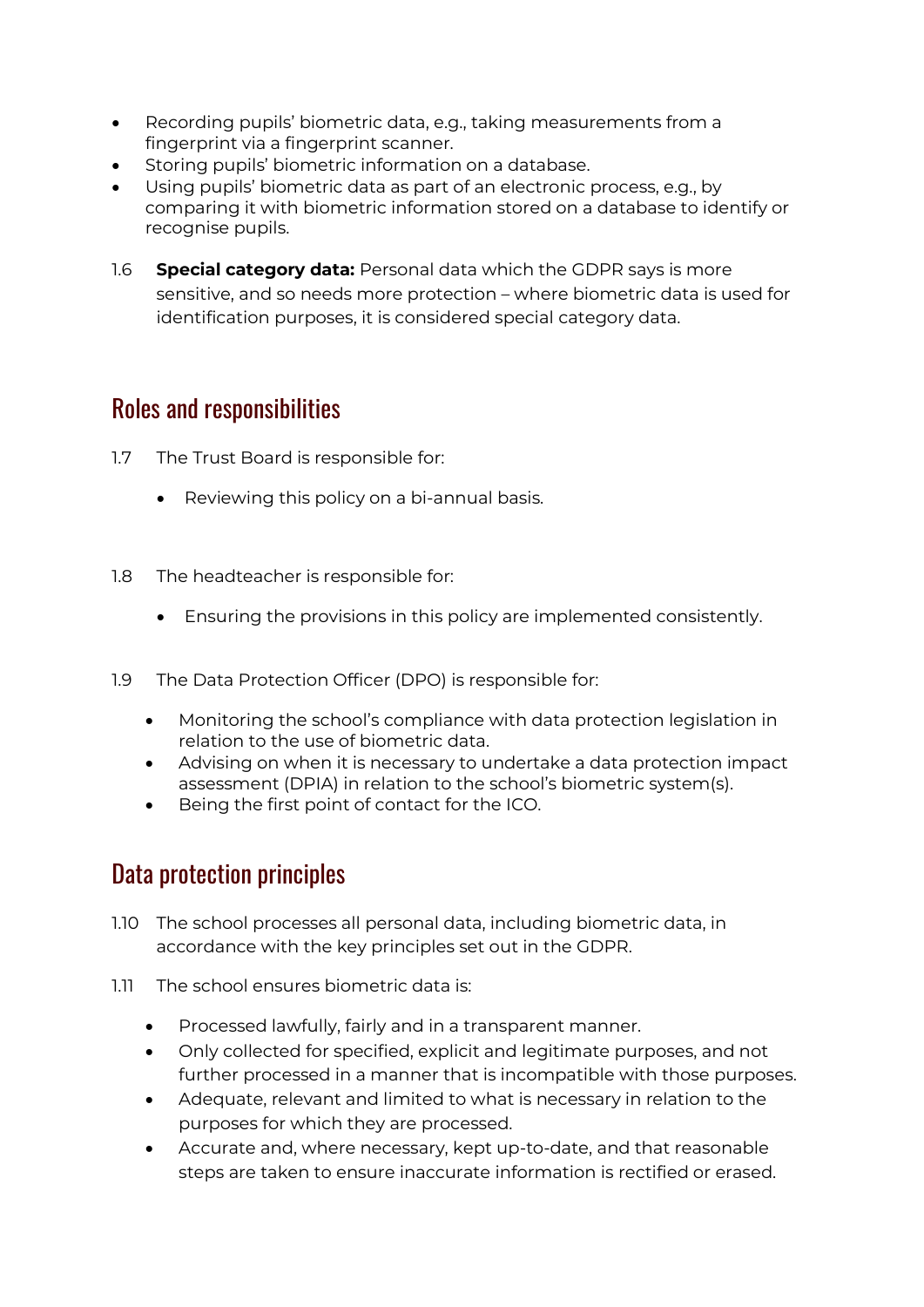- Kept in a form which permits identification of data subjects for no longer than is necessary for the purposes for which the personal data are processed.
- Processed in a manner that ensures appropriate security of the information, including protection against unauthorised or unlawful processing and against accidental loss, destruction or damage, using appropriate technical or organisational measures.
- 1.12 As the data controller, the school is responsible for being able to demonstrate its compliance with the provisions outlined in 4.2.

#### Data protection impact assessments (DPIAs)

- 1.13 Prior to processing biometric data or implementing a system that involves processing biometric data, a DPIA will be carried out.
- 1.14 The DPO will oversee and monitor the process of carrying out the DPIA.
- 1.15 The DPIA will:
	- Describe the nature, scope, context and purposes of the processing.
	- Assess necessity, proportionality and compliance measures.
	- Identify and assess risks to individuals.
	- Identify any additional measures to mitigate those risks.
- 1.16 When assessing levels of risk, the likelihood and the severity of any impact on individuals will be considered.
- 1.17 If a high risk is identified that cannot be mitigated, the DPO will consult the ICO before the processing of the biometric data begins.
- 1.18 The ICO will provide the school with a written response (within eight weeks or 14 weeks in complex cases) advising whether the risks are acceptable, or whether the school needs to take further action. In some cases, the ICO may advise the school to not carry out the processing.
- 1.19 The school will adhere to any advice from the ICO.

#### Notification and consent

 Please note that the obligation to obtain consent for the processing of biometric information of children under the age of 18 is not imposed by the Data Protection Act 2018 or the GDPR. Instead, consent requirements for biometric information is imposed by section 26 of the Protection of Freedoms Act 2012. In line with both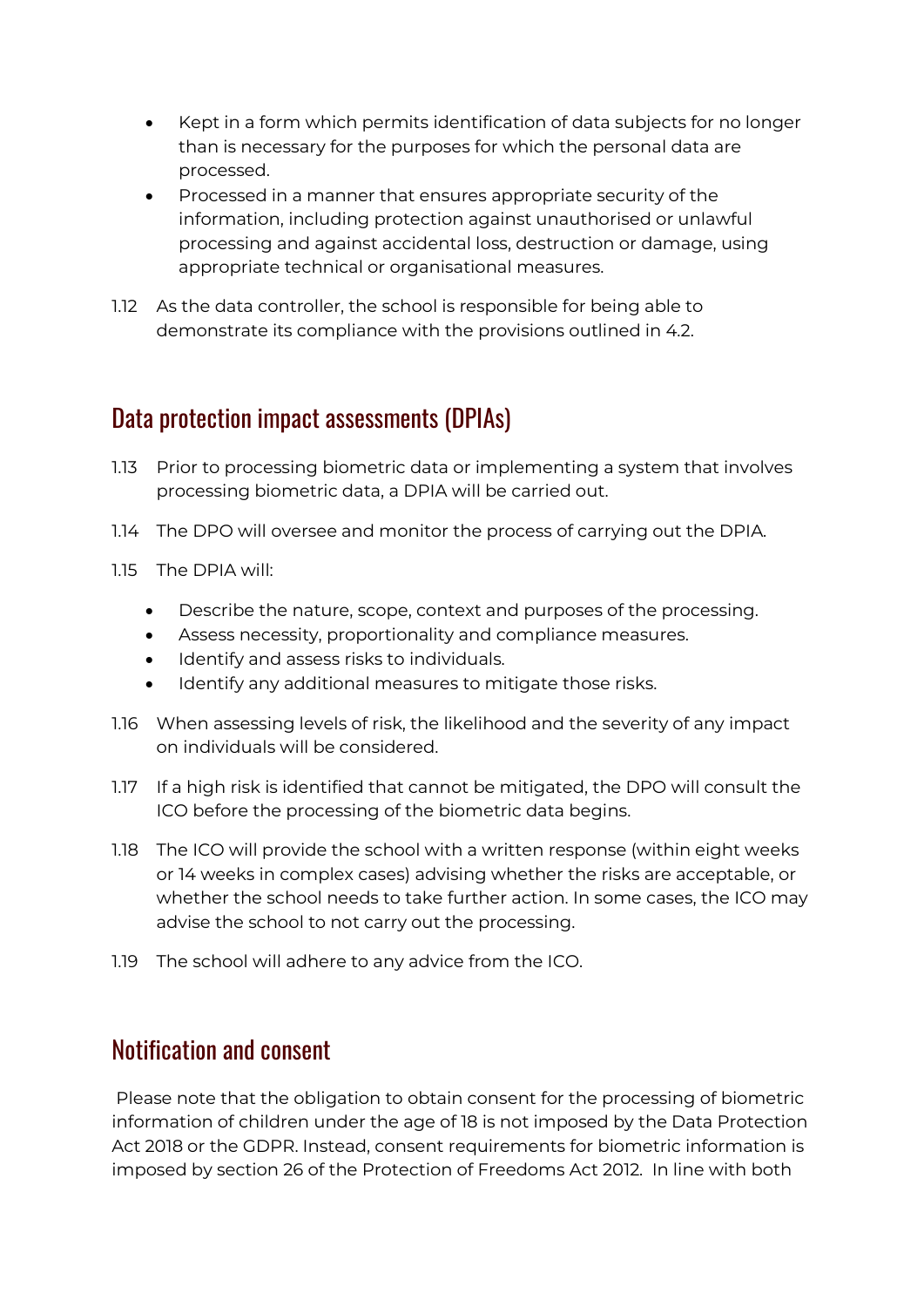the Protection of Freedoms Act 2012 and GDPR, for pupils' in year 9 or above, we will request consent from the pupil as well as the parent.

- 1.20 Where the school uses pupils' biometric data as part of an automated biometric recognition system (e.g., using pupils' fingerprints to receive school dinners instead of paying with cash), the school will comply with the requirements of the Protection of Freedoms Act 2012.
- 1.21 Prior to any biometric recognition system being put in place or processing a pupil's biometric data, the school will send the pupil's parents a Parental Notification and Consent Form for the use of Biometric Data.
- 1.22 Written consent will be sought from at least one parent of the pupil before the school collects or uses a pupil's biometric data.
- 1.23 The name and contact details of the pupil's parents will be taken from the school's admission register.
- 1.24 Where the name of only one parent is included on the admissions register, the headteacher will consider whether any reasonable steps can or should be taken to ascertain the details of the other parent.
- 1.25 The school does not need to notify a particular parent or seek their consent if it is satisfied that:
	- The parent cannot be found, e.g., their whereabouts or identity is not known.
	- The parent lacks the mental capacity to object or consent.
	- The welfare of the pupil requires that a particular parent is not contacted, e.g., where a pupil has been separated from an abusive parent who must not be informed of the pupil's whereabouts.
	- It is otherwise not reasonably practicable for a particular parent to be notified or for their consent to be obtained.
- 1.26 Where neither parent of a pupil can be notified for any of the reasons set out in 6.6, consent will be sought from the following individuals or agencies as appropriate:
	- If a pupil is being 'looked after' by the LA or is accommodated or maintained by a voluntary organisation, the LA or voluntary organisation will be notified, and their written consent obtained.
	- If the above does not apply, then notification will be sent to all those caring for the pupil and written consent will be obtained from at least one carer before the pupil's biometric data can be processed.
- 1.27 Notification sent to parents and other appropriate individuals or agencies will include information regarding the following:
	- Details about the type of biometric information to be taken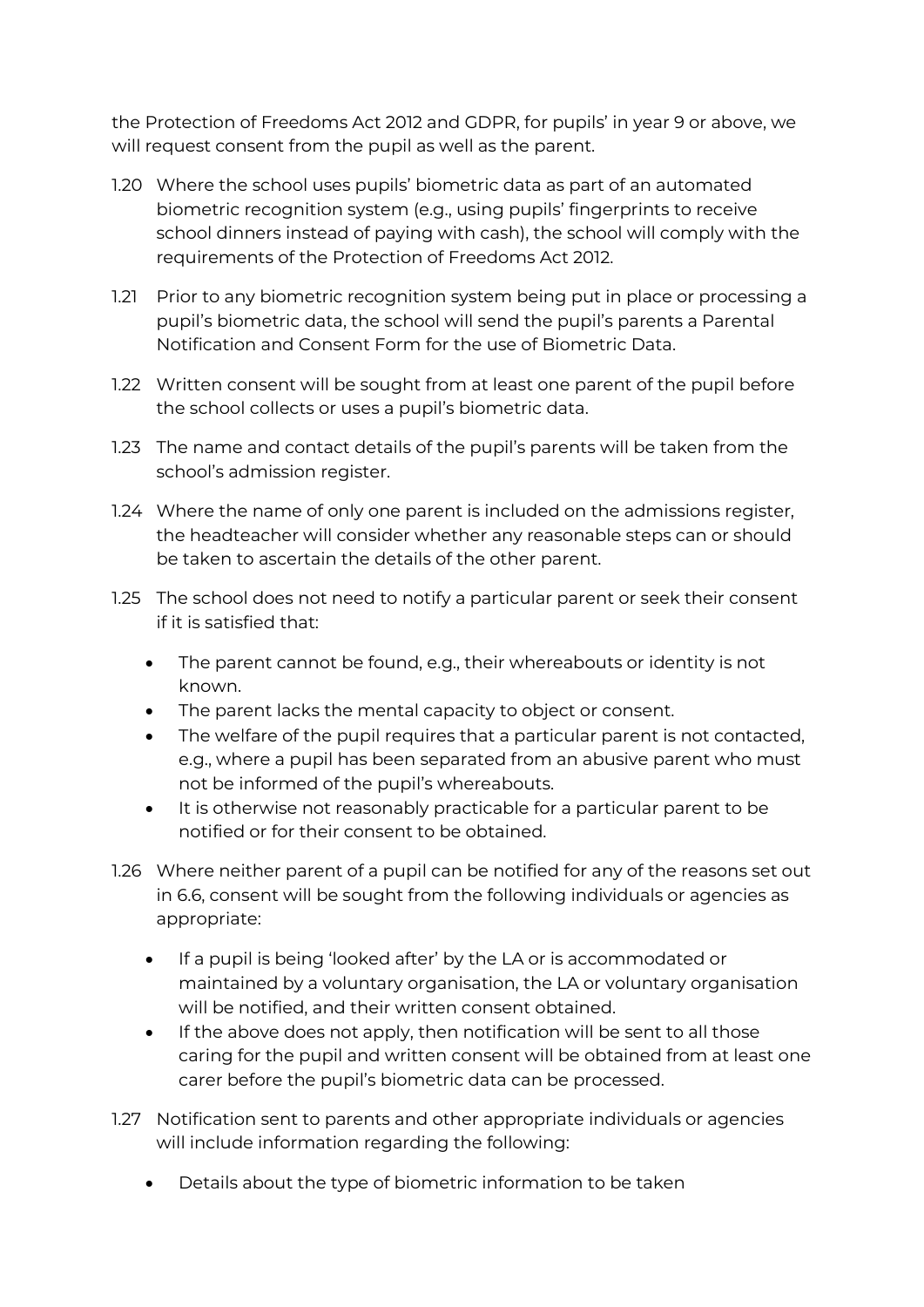- How the data will be used
- The parent's and the pupil's right to refuse or withdraw their consent
- The school's duty to provide reasonable alternative arrangements for those pupils whose information cannot be processed

1.28 The school will not process the biometric data of a pupil under the age of 18 in the following circumstances:

- The pupil (verbally or non-verbally) objects or refuses to participate in the processing of their biometric data.
- No parent or carer has consented in writing to the processing.
- A parent has objected in writing to such processing, even if another parent has given written consent.
- 1.29 Parents and pupils can object to participation in the school's biometric system(s) or withdraw their consent at any time. Where this happens, any biometric data relating to the pupil that has already been captured will be deleted.
- 1.30 If a pupil objects or refuses to participate, or to continue to participate, in activities that involve the processing of their biometric data, the school will ensure that the pupil's biometric data is not taken or used as part of a biometric recognition system, irrespective of any consent given by the pupil's parent(s).
- 1.31 Pupils will be informed that they can object or refuse to allow their biometric data to be collected and used via a letter.
- 1.32 Where staff members or other adults use the school's biometric system(s), consent will be obtained from them before they use the system.
- 1.33 Staff and other adults can object to taking part in the school's biometric system(s) and can withdraw their consent at any time. Where this happens, any biometric data relating to the individual that has already been captured will be deleted.
- 1.34 Alternative arrangements will be provided to any individual that does not consent to take part in the school's biometric system(s), in line with section 7 of this policy.

## Alternative arrangements

1.35 Parents, pupils, staff members and other relevant adults have the right to not take part in the school's biometric system(s).